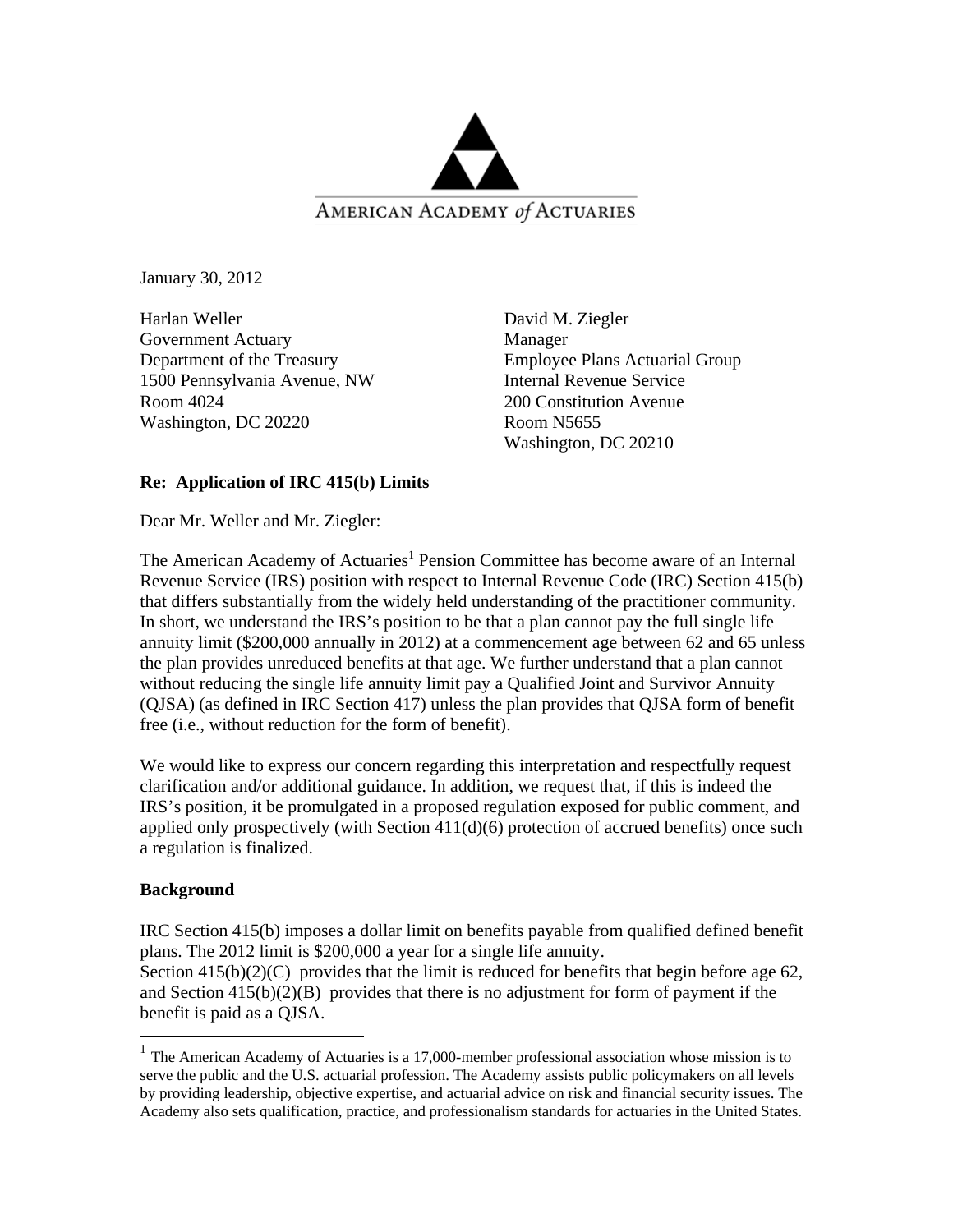As a result of these IRC provisions, it has been widely understood that (using 2012 limits as an example) a \$200,000 benefit could be paid beginning at age 62 as a qualified joint and 100 percent (or any lesser percentage at least equal to 50 percent) survivor annuity.

IRC Section 415 regulations limit the benefit that can be accrued (not simply the benefit that can be paid) to the Section 415 limit. This provision has been understood to mean that since early commencement factors and optional forms of benefit are part of the accrued Section 411(d)(6) protected benefit, and there are legislated provisions with respect to these items under Section 415, then the accrued Section 415 limited benefit at any time is really a matrix of benefits payable at different times and in different forms.

For example, assume that a participant's accrued benefit under the plan formula (before applying the Section 415 limits) is \$300,000, payable at the plan's normal retirement age of 65. The plan pays 80 percent of the accrued benefit at age 62, and pays a 100 percent QJSA using an optional form factor of 0.9. The plan's (pre-limit) accrued benefit payable at age 62 as a 100 percent QJSA is  $$300,000 * .8 * .9 = $216,000$ . Since the maximum benefit payable at age 62 as a 100 percent QJSA under Section 415(b) is \$200,000, the accrued benefit payable at age 62 as a 100 percent QJSA has been understood to be \$200,000.

Based on informal discussions with IRS officials, however, we understand that the IRS interprets the regulation (and specifically Section 1.415(b)-1(a), which limits the benefit that can accrue to the Section 415 limit) to mean that the benefit payable at age 62 is  $$200,000*$ .8 \* .9 = \$144,000. This interpretation appears to consider the Section 415 limit to be an age 65 benefit payable in the form that is unreduced under the plan (typically the single life annuity), rather than considering the legislated reduction factors and QJSA form to be part of the 415 benefit. In this example, therefore, the accrued age 65 benefit is limited to \$200,000 and, since the plan reduces benefits for periods before age 65 and for QJSAs, the \$200,000 is then reduced using plan factors.

After learning of this interpretation, IRS representatives were asked to confirm it at the "Dialogue with IRS" session on Oct. 26, 2011, at the Conference of Consulting Actuaries meeting (the questioner focused solely on the QJSA payable at age 65 to simplify the question for discussion purposes). The IRS representatives articulated the position described above, indicated that it was an intentional change promulgated in the 2007 Section 415 regulations, and further indicated that the philosophy behind the change had to do with a comparison to the "rank and file" plan benefits (i.e., if the rank and file did not receive a free QJSA, then executives limited by Section 415 should not either). We understand that similar discussions occurred at the annual meeting of the American Society of Pension Professionals and Actuaries.

## **Analysis**

We believe this interpretation is contrary to statute (IRC Section 415(b)), the 2007 Section 415 regulations, and common understanding of the requirements by practitioners. Many plan documents with determination letters have language that does not comport with this interpretation. In addition, if this were indeed the rule, it easily could be circumvented by restating the plan formula differently, but equivalently, without changing any participants' benefits. We will address each of these issues in turn.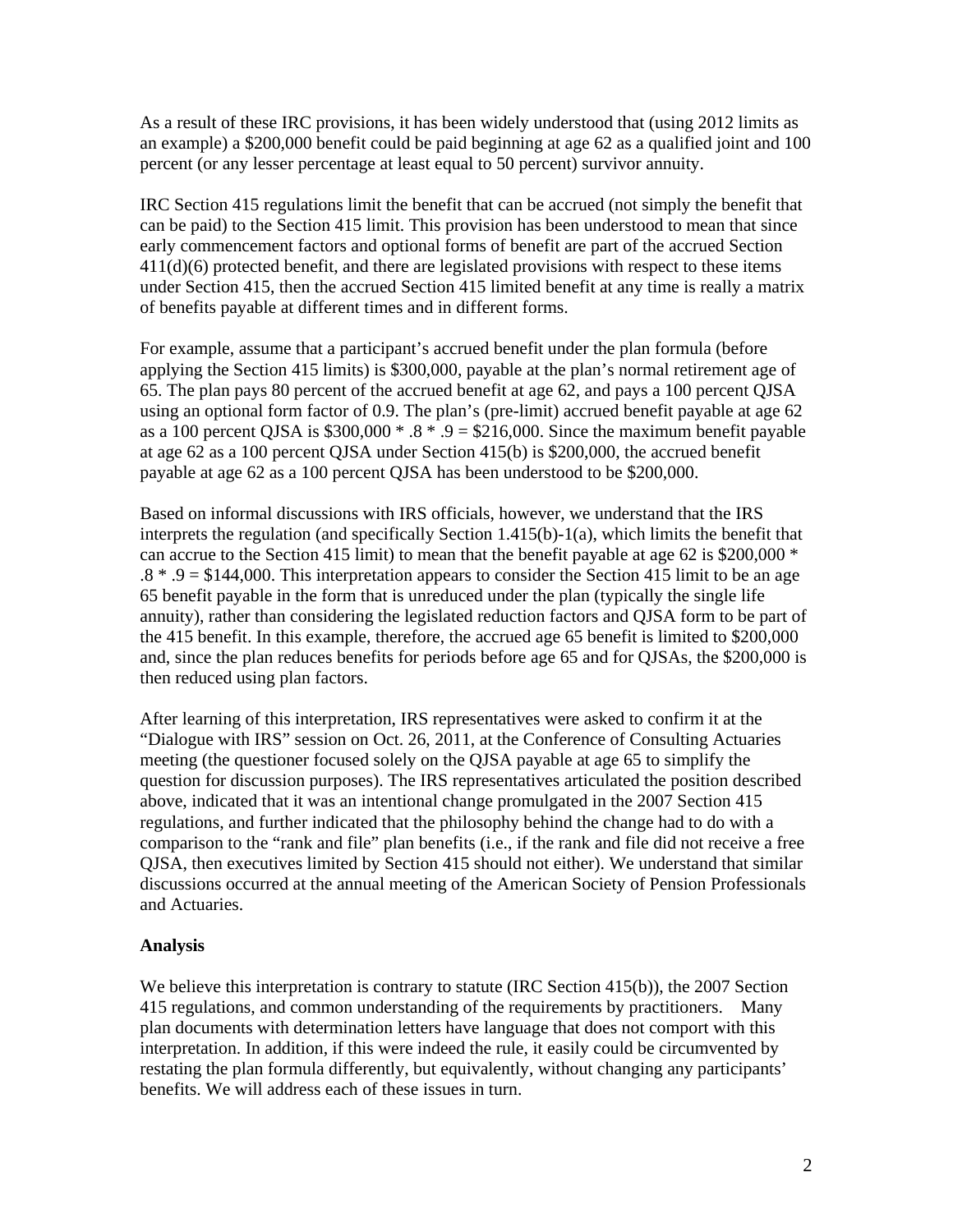#### *Statute*

#### *Early Commencement Reductions*

We believe that this interpretation is not supported by the clear, plain language in the statute. IRC Section  $415(b)(1)(a)$  sets forth the Section  $415(b)$  dollar limit for an annual single life annuity of \$160,000 (since adjusted with cost of living increases in accordance with Section 415(d) to  $$200,000$  for  $2012$ ). Section  $415(b)(2)(C)$  reads as follows, and appears only to give the secretary of Treasury the authority to prescribe reductions in the limit for early commencement at ages below 62:

415(b)(2)(C) Adjustment To \$160,000 Limit Where Benefit Begins Before Age 62 - If the retirement income benefit under the plan begins before age 62, the determination as to whether the \$160,000 limitation set forth in paragraph (1)(A) has been satisfied shall be made, in accordance with regulations prescribed by the Secretary, by reducing the limitation of paragraph  $(1)(A)$  so that such limitation (as so reduced) equals an annual benefit (beginning when such retirement income benefit begins) which is equivalent to a \$160,000 annual benefit beginning at age 62.

#### *Reductions for QJSA Forms of Benefit*

IRC Section  $415(b)(2)(B)$  similarly appears to give the secretary of Treasury the authority to prescribe methods to convert benefits payable in a form other than a single life annuity to an equivalent single life annuity for purposes of comparison to the limits (which is equivalent to reducing the limits for optional forms that provide survivor benefits) *but clearly provides that no adjustments are to be made for qualified joint and survivor annuities*:

415(b)(2)(B) Adjustment For Certain Other Forms Of Benefit If the benefit under the plan is payable in any form other than the form described in subparagraph (A), or if the employees contribute to the plan or make rollover contributions (as defined in sections  $402(c)$ ,  $403(a)(4)$ ,  $403(b)(8)$ ,  $408(d)(3)$ , and  $457(e)(16)$ , the determinations as to whether the limitation described in paragraph (1) has been satisfied shall be made, in accordance with regulations prescribed by the Secretary by adjusting such benefit so that it is equivalent to the benefit described in subparagraph (A).

For purposes of this subparagraph, any ancillary benefit which is not directly related to retirement income benefits shall not be taken into account; *and that portion of any joint and survivor annuity which constitutes a qualified joint and survivor annuity (as defined in section 417) shall not be taken into account.* **[Emphasis added].**

# *Regulations*

## *No Evidence of Intent*

As discussed above, we understand that the IRS believes that this treatment of the limits was a deliberate change made when the 2007 regulations were issued. But despite the drastic nature of this change (causing a 28 percent reduction from \$200,000 to \$144,000 for a joint and 100 percent survivor annuity payable at age 62 in the example above), it was not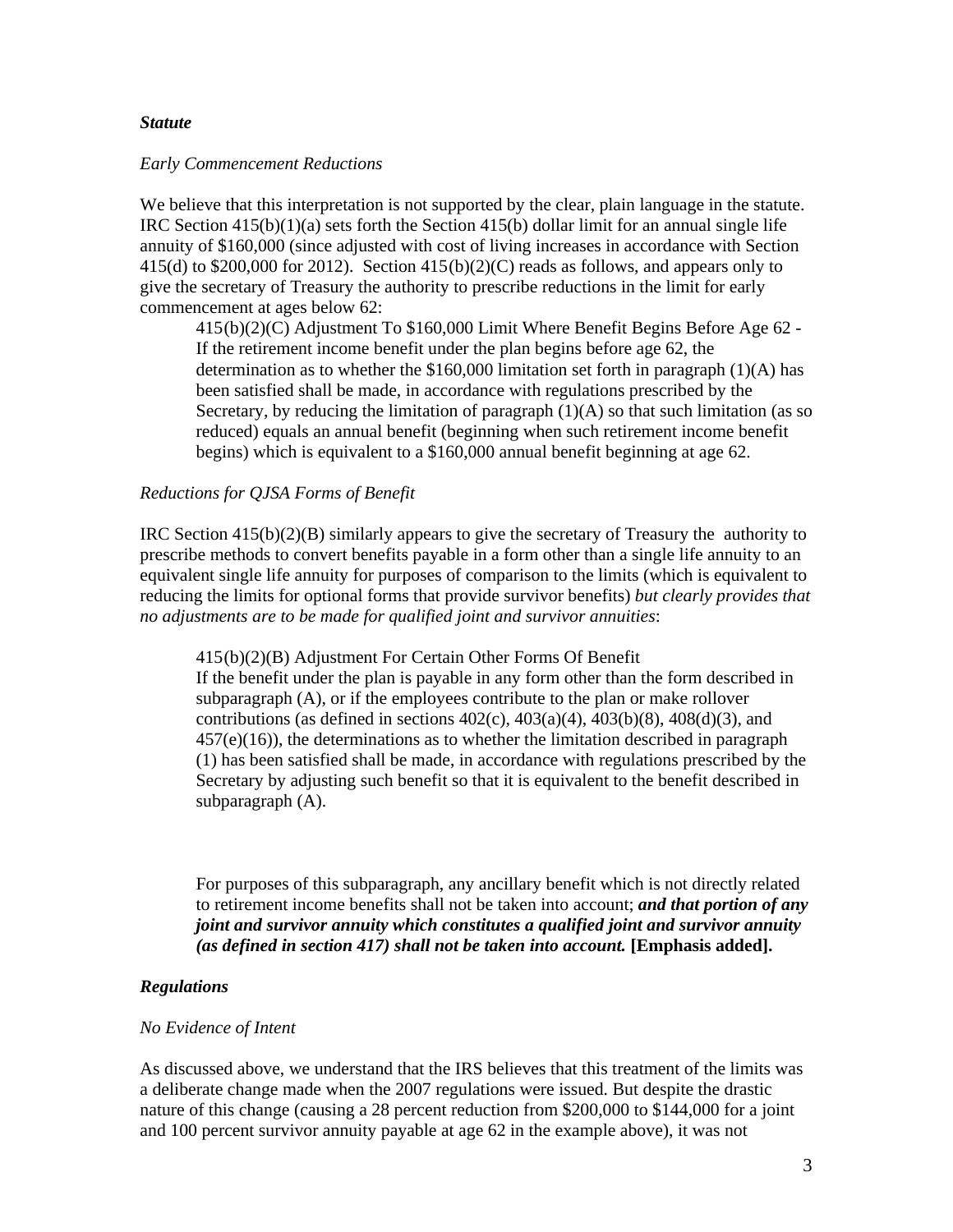explicitly discussed in the preamble to either the proposed or final regulations. In addition, there is no text and there are no examples in the final regulations that clearly articulate, or even suggest, this intent. Given the substantial preambles to both the proposed and final regulations, we believe that, had the drafters of the regulation intended to make such a significant change in prevalent practice and prior guidance, their intent would have been made clear in the preamble (as well as in the text of the regulations and/or examples in the regulations).

# *Contrary Examples in the Regulations*

The final regulations include two examples that clearly contradict this interpretation, and another that strongly suggests a contradiction.

Section *1.415(b)-1(d)(7) Examples 1 and 2*—In these examples, the plan provides that early retirement benefits are determined by reducing the accrued benefit by 4 percent for each year by which the early retirement date precedes age 65. Example 1 illustrates the effect of a free QPSA (leading to no reflection of pre-commencement mortality when determining the reduction in the Section 415 limit for commencement before age 62) but in doing so makes clear that the limit at a commencement date before age 62 is the full dollar limit (the \$180,000 dollar limit in effect for 2007—when the regulations were issued—in the example) reduced from age 62, not age 65, despite the fact that the plan does not provide unreduced benefits at age 62. Example 2 makes the same point in illustrating the limit for an employee beginning benefits at age 60.5, providing that the limit is determined by reducing the \$180,000 dollar limit from age 62. These examples explicitly contradict the position that the IRS intended that the limit be unreduced at age 62 only if plan benefits were unreduced at age 62.

*1.415(b)-1(c)(6) Example 4*—In this example, the plan provides a benefit equal to 100 percent of the participant's highest three-year average compensation. The plan also provides a 100 percent QJSA that is reduced (the reduction in the single life annuity benefit to provide the QJSA is half the full actuarial reduction), and a lump sum option that is the actuarial present value of the 100 percent QJSA (i.e., the lump sum includes the QJSA subsidy). The example makes the point that the benefit compared to the Section 415 limit is adjusted when the QJSA subsidy is included in the lump sum, and, by omission, strongly implies that the subsidy is ignored if the benefit actually is paid in the form of the 100 percent QJSA. Example 4 specifically provides the following commentary about the lump sum option requiring adjustment, and is silent on the QJSA option needing adjustment:

The special rule that disregards the value of the survivor portion of a QJSA set forth in paragraph  $(c)(4)(i)$  of this section only applies to a benefit that is payable in the form of a qualified joint and survivor annuity. Any other form of benefit must be adjusted to a straight life annuity in accordance with paragraph (c)(1) of this section. Accordingly, because the benefit payable under the plan in the form of a single-sum distribution is actuarially equivalent to a straight life annuity that is greater than 100 percent of a participant's average compensation for the period of the participant's high-3 years of service, the limitation of section  $415(b)(1)(B)$  has been exceeded.